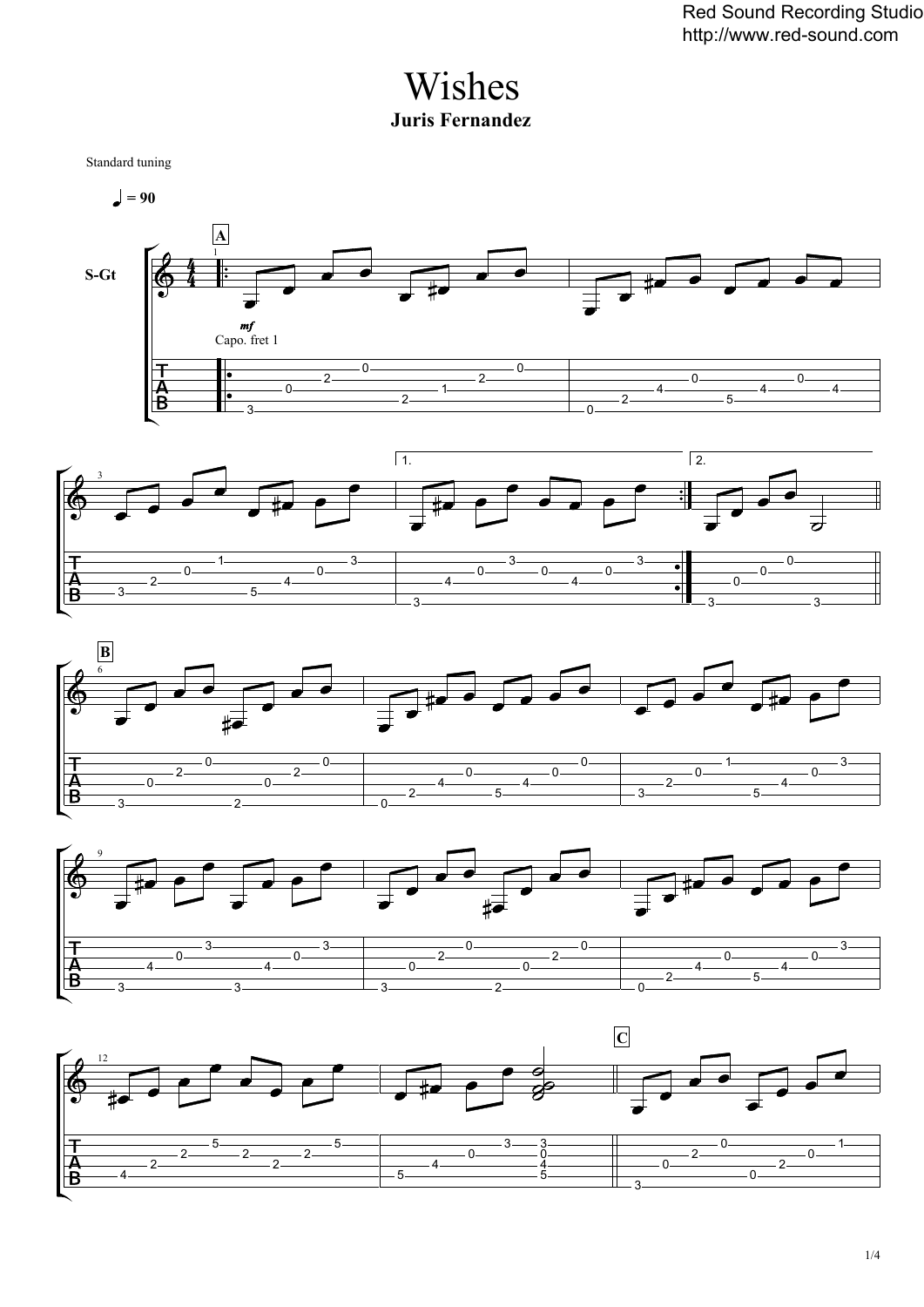Red Sound Recording Studio http://www.red-sound.com











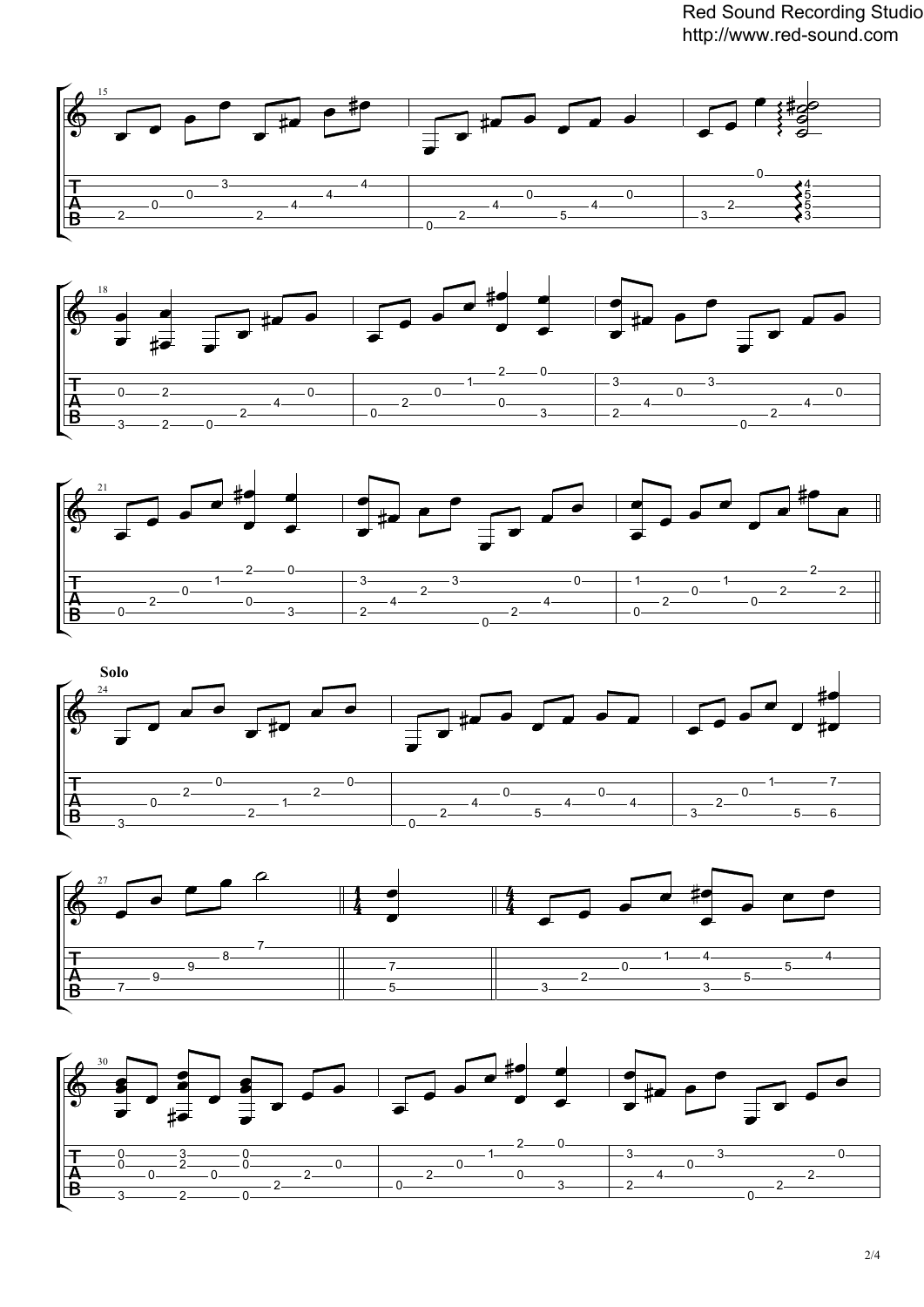## Red Sound Recording Studio http://www.red-sound.com